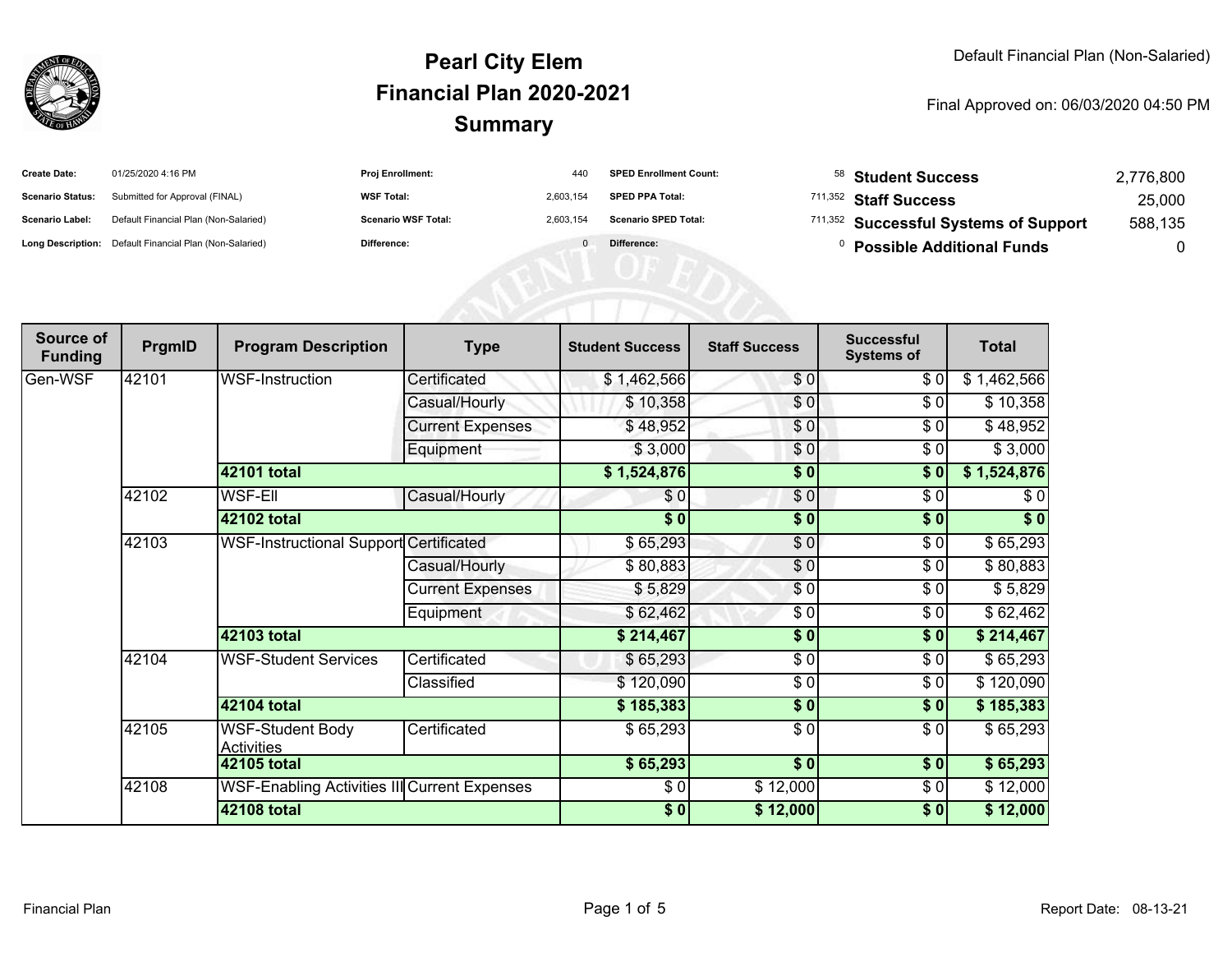

| Source of<br><b>Funding</b> | PrgmID             | <b>Program Description</b>                    | <b>Type</b>             | <b>Student Success</b> | <b>Staff Success</b> | <b>Successful</b><br><b>Systems of</b> | <b>Total</b>     |
|-----------------------------|--------------------|-----------------------------------------------|-------------------------|------------------------|----------------------|----------------------------------------|------------------|
| Gen-WSF                     | 42109              | <b>WSF-Enabling Activities</b><br>IV          | <b>Current Expenses</b> | \$0                    | \$13,000             | \$0                                    | \$13,000         |
|                             |                    | 42109 total                                   |                         | \$0                    | \$13,000             | $\overline{\$0}$                       | \$13,000         |
|                             | 42110              | WSF-Enabling Activities V Casual/Hourly       |                         | $\sqrt{6}$             | $\overline{\$0}$     | $\overline{\$0}$                       | $\overline{\$0}$ |
|                             |                    | <b>42110 total</b>                            |                         | $\overline{\$0}$       | $\overline{\$0}$     | $\overline{\$0}$                       | $\overline{\$0}$ |
|                             | 42112              | <b>WSF-School</b>                             | Certificated            | $\frac{6}{6}$          | $\sqrt{6}$           | \$125,588                              | \$125,588        |
|                             |                    | Administration                                | <b>Classified</b>       | $\frac{6}{6}$          | $\overline{\$0}$     | \$189,274                              | \$189,274        |
|                             |                    |                                               | <b>Current Expenses</b> | \$0                    | \$0                  | \$41,000                               | \$41,000         |
|                             |                    |                                               | Equipment               | \$0                    | \$0                  | \$10,000                               | \$10,000         |
|                             |                    | <b>42112 total</b>                            |                         | $\overline{\$0}$       | $\overline{\$0}$     | \$365,862                              | \$365,862        |
|                             | 42113              | <b>WSF-School Facility</b><br><b>Services</b> | <b>Classified</b>       | \$ 0                   | \$0                  | \$149,559                              | \$149,559        |
|                             |                    |                                               | Casual/Hourly           | $\frac{6}{6}$          | $\sqrt{0}$           | \$15,453                               | \$15,453         |
|                             |                    |                                               | <b>Current Expenses</b> | \$0                    | $\sqrt{6}$           | \$57,261                               | \$57,261         |
|                             |                    |                                               | Equipment               | $\frac{6}{6}$          | $\overline{\$0}$     | $\overline{\$0}$                       | $\overline{\$0}$ |
|                             |                    | 42113 total                                   |                         | $\overline{\$0}$       | $\overline{\$0}$     | \$222,273                              | \$222,273        |
|                             | Gen-WSF            |                                               |                         | \$1,990,019            | \$25,000             | \$588,135                              | \$2,603,154      |
| Gen-SPED                    | 17101              | SPED Ppa - Instruction                        | Certificated            | \$522,344              | \$0                  | \$0                                    | \$522,344        |
|                             |                    |                                               | <b>Classified</b>       | \$189,387              | $\overline{\$0}$     | $\overline{\$0}$                       | \$189,387        |
|                             |                    |                                               | <b>Current Expenses</b> | $-$379$                | $\overline{\$0}$     | $\overline{\$0}$                       | $-$379$          |
|                             |                    | <b>17101 total</b>                            |                         | \$711,352              | $\overline{\$0}$     | $\overline{\$0}$                       | \$711,352        |
|                             | 17131              | Special Education in                          | Certificated            | \$0                    | $\overline{\$0}$     | $\overline{\$0}$                       | $\overline{\$0}$ |
|                             |                    | <b>Regular Schools</b>                        | Classified              | $\frac{1}{6}$          | $\overline{\$0}$     | $\overline{\$0}$                       | $\overline{\$0}$ |
|                             | <b>17131 total</b> |                                               |                         | $\overline{\$0}$       | $\overline{\$0}$     | $\overline{\$0}$                       | $\sqrt{6}$       |
|                             | Gen-SPED           |                                               | \$711,352               | \$0                    | $\overline{\$0}$     | \$711,352                              |                  |
| Gen-Categ                   | 16807              | <b>Hawaiian Studies</b>                       | Casual/Hourly           | \$9,757                | $\overline{\$0}$     | $\overline{\$0}$                       | $\sqrt{$9,757}$  |
|                             |                    |                                               | <b>Current Expenses</b> | $\overline{\$0}$       | $\overline{\$0}$     | $\overline{\$0}$                       | $\overline{\$0}$ |
|                             |                    | <b>16807 total</b>                            |                         | \$9,757                | $\overline{\$0}$     | $\sqrt{6}$                             | \$9,757          |
|                             | Gen-Categ          |                                               |                         | \$9,757                | $\sqrt{6}$           | $\overline{\$0}$                       | \$9,757          |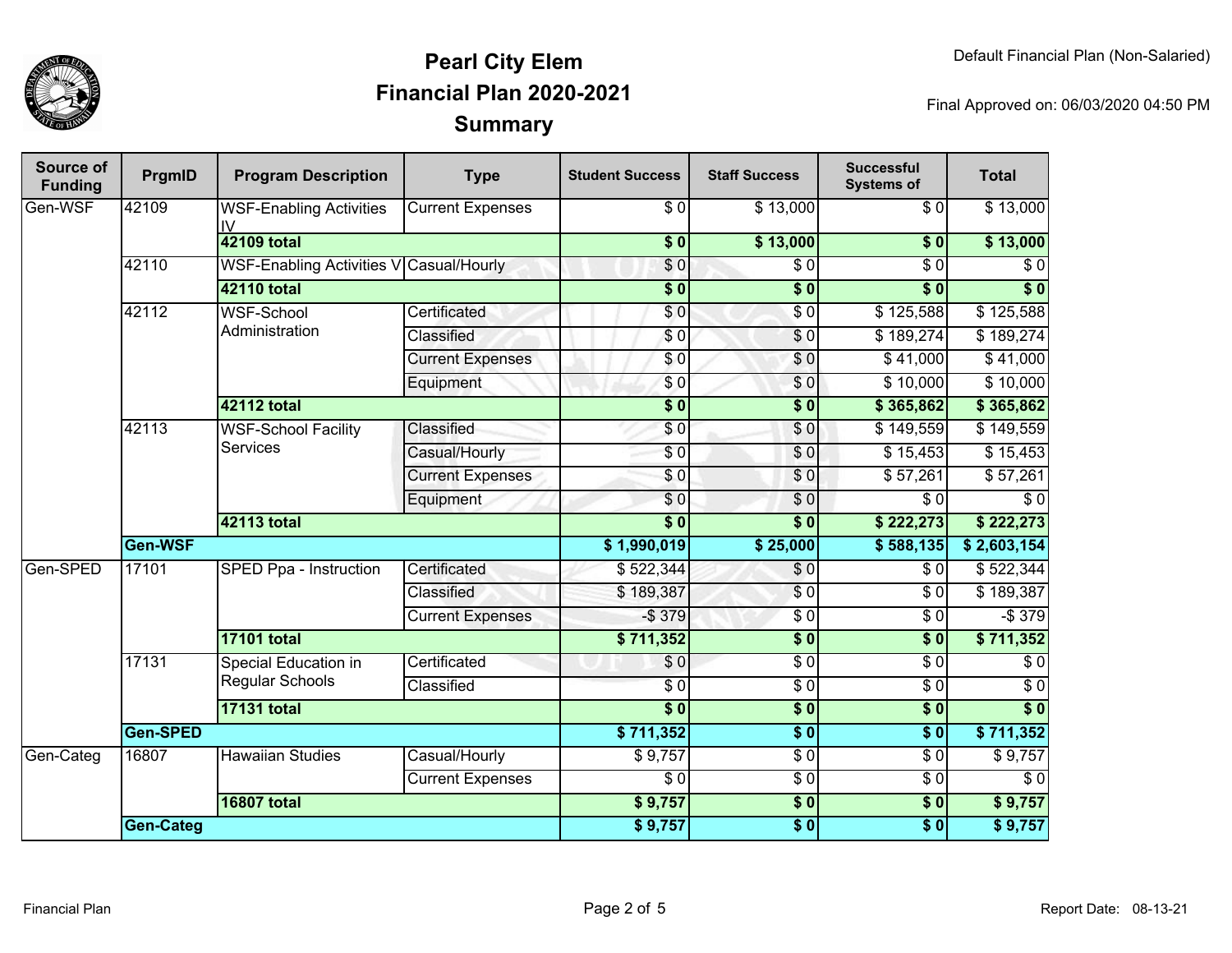

| Source of<br><b>Funding</b> | PrgmID          | <b>Program Description</b>                      | <b>Type</b>             | <b>Student Success</b>                    | <b>Staff Success</b>   | <b>Successful</b><br><b>Systems of</b> | <b>Total</b>     |
|-----------------------------|-----------------|-------------------------------------------------|-------------------------|-------------------------------------------|------------------------|----------------------------------------|------------------|
| Federal                     | 18050           | Essa 21st CCLC - Sy<br>2017-2018 and Prior      | <b>Current Expenses</b> | $\overline{\$0}$                          | $\sqrt{6}$             | $\overline{\$0}$                       | $\sqrt{6}$       |
|                             |                 |                                                 | Equipment               | $\overline{\$0}$                          | $\overline{\$0}$       | $\overline{\$0}$                       | $\sqrt{6}$       |
|                             |                 | <b>18050 total</b>                              |                         | $\overline{\$0}$                          | $\overline{\$0}$       | $\overline{\$0}$                       | $\overline{\$0}$ |
|                             | 18085           | Essa Title III Language<br>Instruction          | Casual/Hourly           | $\overline{\$0}$                          | $\sqrt{6}$             | $\overline{\$0}$                       | $\overline{\$0}$ |
|                             |                 |                                                 | <b>Current Expenses</b> | \$379                                     | $\sqrt{6}$             | $\overline{50}$                        | \$379            |
|                             |                 |                                                 | Equipment               | \$0                                       | $\sqrt{6}$             | $\overline{\$0}$                       | $\overline{\$0}$ |
|                             |                 | <b>18085 total</b>                              |                         | \$379                                     | $\overline{\bullet}$ 0 | $\overline{\$0}$                       | \$379            |
|                             | 18902           | <b>ESEA Title I-Schools</b>                     | Certificated            | \$65,293                                  | \$0                    | \$0                                    | \$65,293         |
|                             |                 |                                                 | Casual/Hourly           | \$0                                       | \$0                    | $\overline{\$0}$                       | $\overline{\$0}$ |
|                             |                 |                                                 | <b>Current Expenses</b> | \$0                                       | \$0                    | $\overline{\$0}$                       | $\overline{S}0$  |
|                             |                 | <b>18902 total</b>                              |                         | \$65,293                                  | $\overline{\$0}$       | $\overline{\$0}$                       | \$65,293         |
|                             | 18935           | <b>ESEA Title I-Parent</b><br><b>Engagement</b> | <b>Current Expenses</b> | $\sqrt{6}$                                | \$0                    | $\overline{\$0}$                       | $\overline{\$0}$ |
|                             |                 | <b>18935 total</b>                              |                         | $\overline{\$0}$                          | $\overline{\$0}$       | $\overline{\$0}$                       | $\overline{\$0}$ |
|                             | 20657           | Essa Title IIa Targeted<br>Prof Dev             | Casual/Hourly           | \$0                                       | \$0                    | $\overline{\$0}$                       | $\overline{\$0}$ |
|                             |                 | <b>20657 total</b>                              |                         | $\overline{\bullet}$                      | $\sqrt{6}$             | $\overline{\$0}$                       | $\overline{\$0}$ |
|                             | 20697           | Essa Title IIa Prof Dev                         | Casual/Hourly           | \$0                                       | \$0                    | $\sqrt{6}$                             | $\sqrt{6}$       |
|                             |                 | <b>20697 total</b>                              |                         | $\overline{\$0}$                          | \$0                    | $\overline{\$0}$                       | $\overline{\$0}$ |
|                             | 20698           | Essa Title IIa Support<br>New Tchr & Prin       | Casual/Hourly           | \$0                                       | $\overline{\$0}$       | $\overline{\$0}$                       | $\overline{S}0$  |
|                             |                 | <b>20698 total</b>                              |                         | $\overline{\$0}$                          | $\overline{\$0}$       | 50                                     | $\overline{\$0}$ |
|                             | 52003           | <b>ESEA Title I-Complex</b><br>Area Initiatives | Casual/Hourly           | $\overline{S}0$                           | $\overline{\$0}$       | $\overline{\$0}$                       | $\overline{\$0}$ |
|                             |                 | <b>52003 total</b>                              |                         | $\overline{\bullet}$ $\overline{\bullet}$ | $\overline{\$0}$       | 30                                     | $\overline{\$0}$ |
|                             | Federal         |                                                 |                         | \$65,672                                  | $\overline{\$0}$       | $\overline{\$}0$                       | \$65,672         |
| Gen-Cent                    | 35163           | <b>Food Services-General</b><br>Fund            | Casual/Hourly           | \$0                                       | $\overline{\$0}$       | $\overline{\$0}$                       | $\overline{\$0}$ |
|                             |                 | 35163 total                                     |                         | \$0                                       | \$0                    | $\overline{\$0}$                       | $\overline{\$0}$ |
|                             | <b>Gen-Cent</b> |                                                 |                         | \$0]                                      | $\overline{\$0}$       | $\overline{\$0}$                       | $\overline{\$0}$ |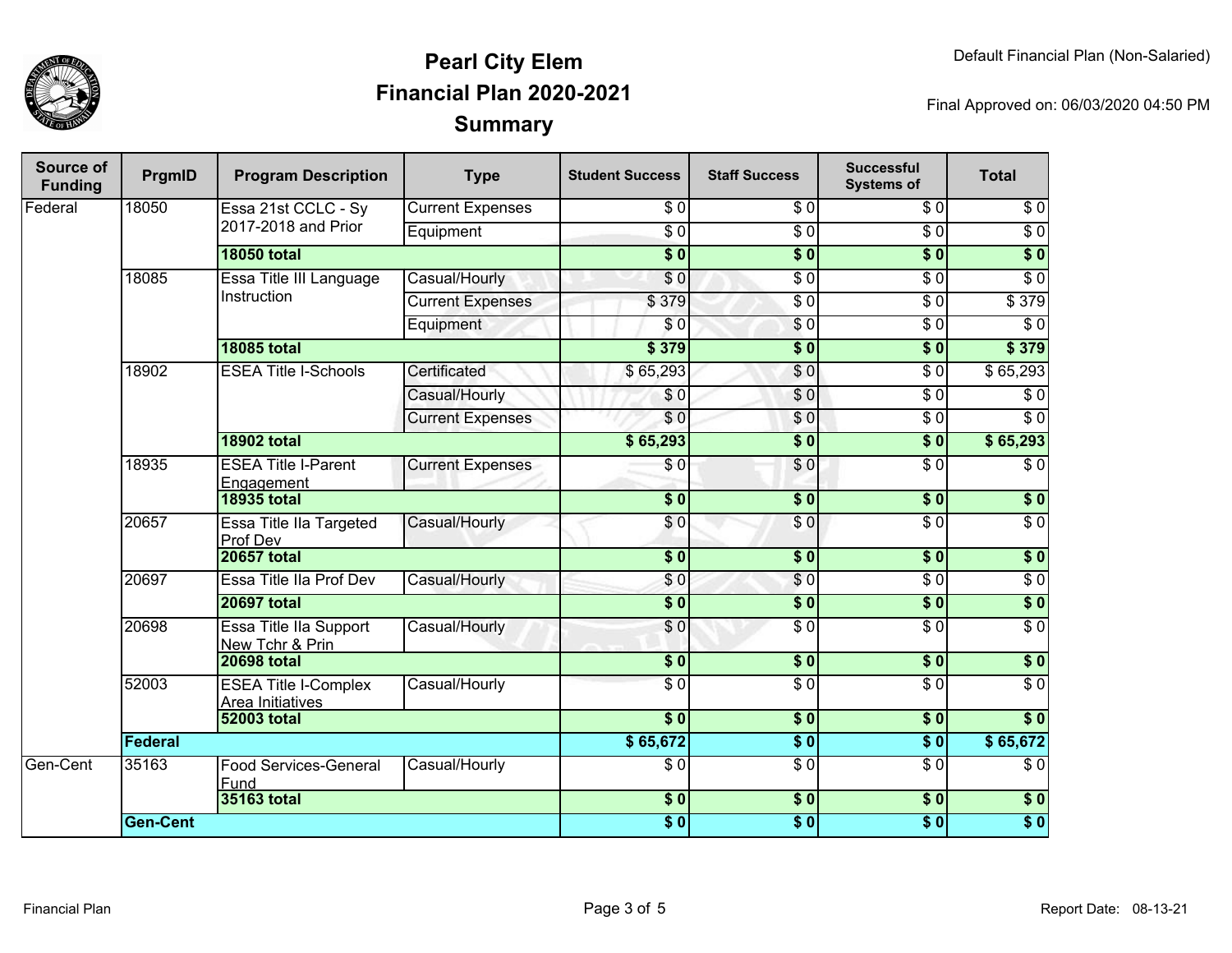

| Source of<br><b>Funding</b> | PrgmID          | <b>Program Description</b>             | <b>Type</b>             | <b>Student Success</b> | <b>Staff Success</b> | <b>Successful</b><br><b>Systems of</b> | <b>Total</b> |
|-----------------------------|-----------------|----------------------------------------|-------------------------|------------------------|----------------------|----------------------------------------|--------------|
| Special                     | 19062           | DOD-Fed Connected<br>Student Incentive | <b>Current Expenses</b> | \$0                    | \$0                  | \$0                                    | \$0          |
|                             |                 |                                        | Equipment               | \$0                    | \$0                  | \$0                                    | \$0          |
|                             |                 | <b>19062 total</b>                     |                         | \$0                    | \$0                  | \$0                                    | \$0          |
| <b>Special</b>              |                 |                                        | \$0]                    | $\bm{s}$ 0             | \$01                 | \$0                                    |              |
| <b>Rev Fund</b>             | 45004           | <b>After School</b>                    | Casual/Hourly           | \$0                    | \$0                  | \$0                                    | \$0          |
|                             |                 |                                        | <b>Current Expenses</b> | \$0                    | \$0'                 | \$0                                    | \$0          |
|                             |                 | 45004 total                            |                         | \$0                    | \$0                  | \$0]                                   | \$0          |
|                             | <b>Rev Fund</b> |                                        |                         | \$0]                   | \$0                  | \$01                                   | \$0          |
| <b>Grand Total</b>          |                 |                                        | \$2,776,800             | \$25,000               | \$588,135            | \$3,389,935                            |              |